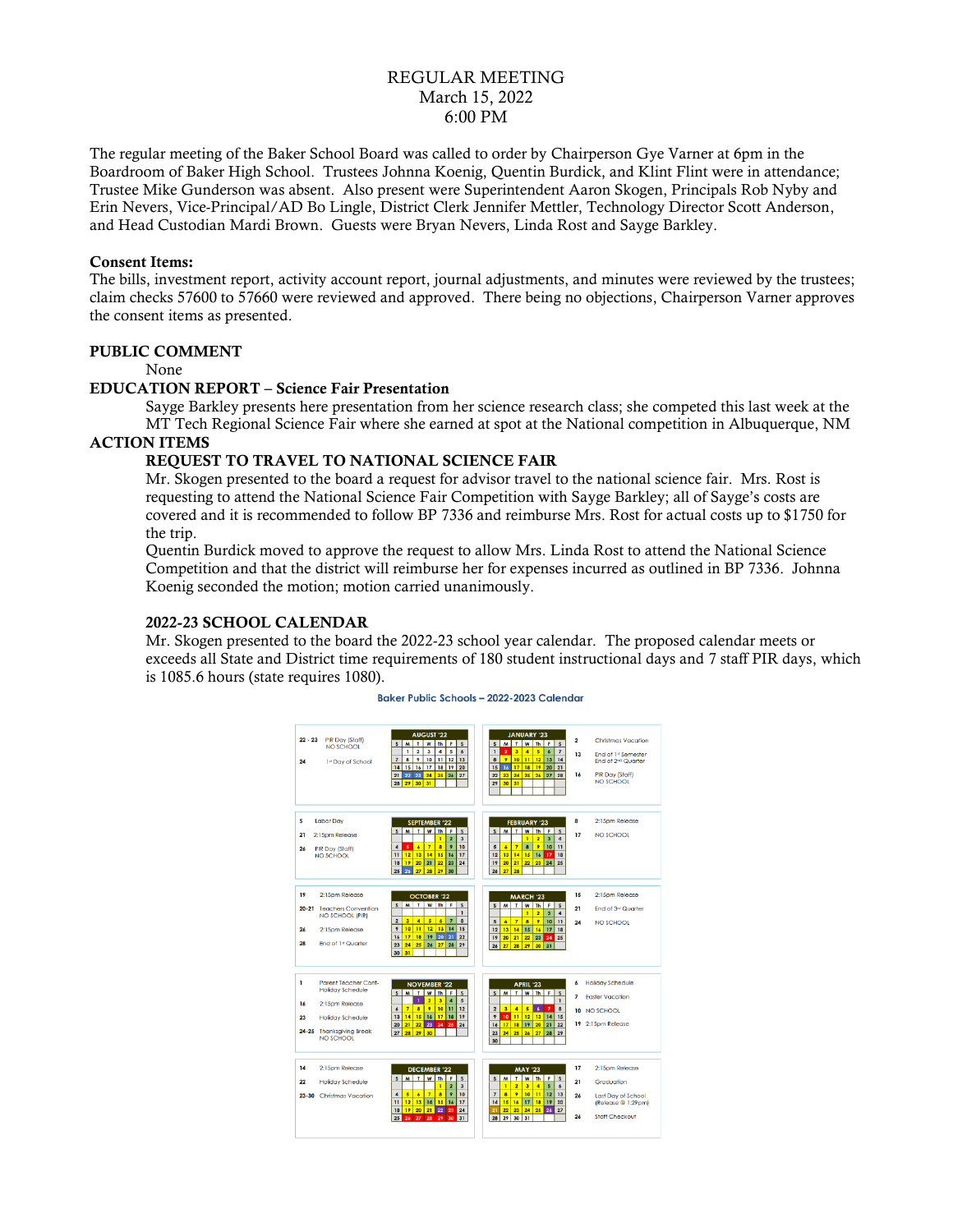Klint Flint moved to approve the proposed calendar for the 2022-23 school year as presented. Johnna Koenig seconded the motion; motion carried unanimously.

### CERTIFIED HIRE(S)

Mr. Skogen stated he does not have a recommendation for hire at this time; no board action at this time.

### EXTRACURRICULAR HIRE(S)

Mr. Skogen stated with the number of athletes going out for track this year, it is recommended to hire an additional coach, making it 4 high school track coaches hired for the season; recommendation would be to hire BreElle Wacker.

Johnna Koenig moved to hire BreElle Wacker for the position of high school assistant track coach for the 2021-22 track season. Quentin Burdick seconded the motion; motion carried unanimously.

### ADMINISTRATIVE CONTRACTS 2022-23

Mr. Skogen presented to the board to renew all administrative contracts for the 2022-23 school year and follow the salary schedule as outlined in the administrative handbook. It is recommended to hire as follows: Mr. Rob Nyby, High School Principal, Mr. Bo Lingle, Vice Principal/Athletic Director, Mrs. Erin Nevers, Elementary Principal, and Mr. Scott Anderson, Technology Director; salaries as outlined in the handbook. Further recommend to hire Mrs. Mardi Brown as Head of Maintenance with salary to be determined at a later date.

Johnna Koenig moved to approve the issuing of the 2022-23 administrative contracts as presented. Klint Flint seconded the motion; motion carried unanimously.

### LIFEGUARD HIRES

Bryan Nevers presented to the board some new lifeguard hires for the upcoming summer; he will be hosting lifeguard training as the kids pass their online courses. The following lifeguards are scheduled for training and upon completion would like to ask for permission to hire: Nathania Hester, Owen Stieg, Kane Olsen, and Lena Kennel.

Johnna Koenig moved to hire the lifeguards as listed upon completion and passage of lifeguard training. Quentin Burdick seconded the motion; motion carried unanimously.

# NOTICE OF INTENT TO INCREASE NON VOTED LEVIES RESOLUTION

Mrs. Mettler presents to the board the resolution required by law to increase or decrease nonvoted (permissive) levies for the ensuing budget year.

#### **BAKER SCHOOL DISTRICT #12** NOTICE OF INTENT TO INCREASE NONVOTED LEVIES **March 15, 2022**

The Baker School District is committed to financial transparency; 20-9-116, MCA requires school districts to provide notice of its intent to increase non-voted levies in the ensuing fiscal year. As a result, the proposed notice contains projections (estimates) for all of the District's non-voted levy supported funds:

|                         | 2021-22 Actual Levies |                |                |   | 2022-23 Projections |   |             |   |                          |                          |   |                   |  |                 |  |
|-------------------------|-----------------------|----------------|----------------|---|---------------------|---|-------------|---|--------------------------|--------------------------|---|-------------------|--|-----------------|--|
|                         |                       |                |                |   |                     |   |             |   |                          |                          |   | Est. Annual Tax   |  | Est. Annual Tax |  |
|                         |                       |                |                |   |                     |   |             |   |                          | Change                   |   | Impact \$100K     |  | Impact \$200K   |  |
| Fund                    |                       |                | Mils           |   |                     |   | <b>Mils</b> |   | Change \$                | <b>Mils</b>              |   | home              |  | home            |  |
| Transportation          |                       | 354,152        | 9.17           | S | 371,867             | s | 10          | S | 17,715                   | 0.46                     | S | 0.62              |  | 1.24            |  |
| <b>Bus Depreciation</b> |                       | ٠              | ٠              |   | ۰                   |   | ۰           |   | $\overline{\phantom{a}}$ | $\overline{\phantom{a}}$ |   | $\blacksquare$    |  |                 |  |
| Tuition                 |                       | ٠              | $\blacksquare$ |   | ٠                   |   | ٠           |   |                          | $\blacksquare$           |   | $\,$              |  | $\sim$          |  |
| Adult Ed                |                       | $\overline{a}$ | $\sim$         |   | $\sim$              |   | ٠           |   | $\sim$                   | $\alpha$                 |   | $\sim$            |  | $\sim$          |  |
| Flexibility             |                       | ٠              | ٠              |   |                     |   | ٠           |   | ٠                        | $\sim$                   |   | ٠                 |  |                 |  |
| <b>Grand Total</b>      |                       | 354,152        | 9.17           |   | 371,867             |   | 9.63        |   | 17,715                   | 0.46 <sup>5</sup>        |   | 0.62 <sub>5</sub> |  | 1.24            |  |
|                         |                       |                |                |   |                     |   |             |   |                          |                          |   |                   |  |                 |  |

This notice must also document the District's expected use of its Building Reserve State Major Maintenance levies and associated funding. As of the date of this notice, the District does not intend to levy money in the Building Reserve Fund due to sufficient cash reserves for the coming years projects.

These estimates are the District's best estimates at the current time. They are based on the current year's taxable value as required by 20-9-116. MCA. If the District's taxable value increases as expected, the mill and taxpayer cost increases will be less than presented here. These estimates are preliminary and changes are expected before the final budgets are set in August. Please contact the District Business Office at (406) 778-2577 or mettlerj@baker.k12.mt.us if you have any questions or need additional information.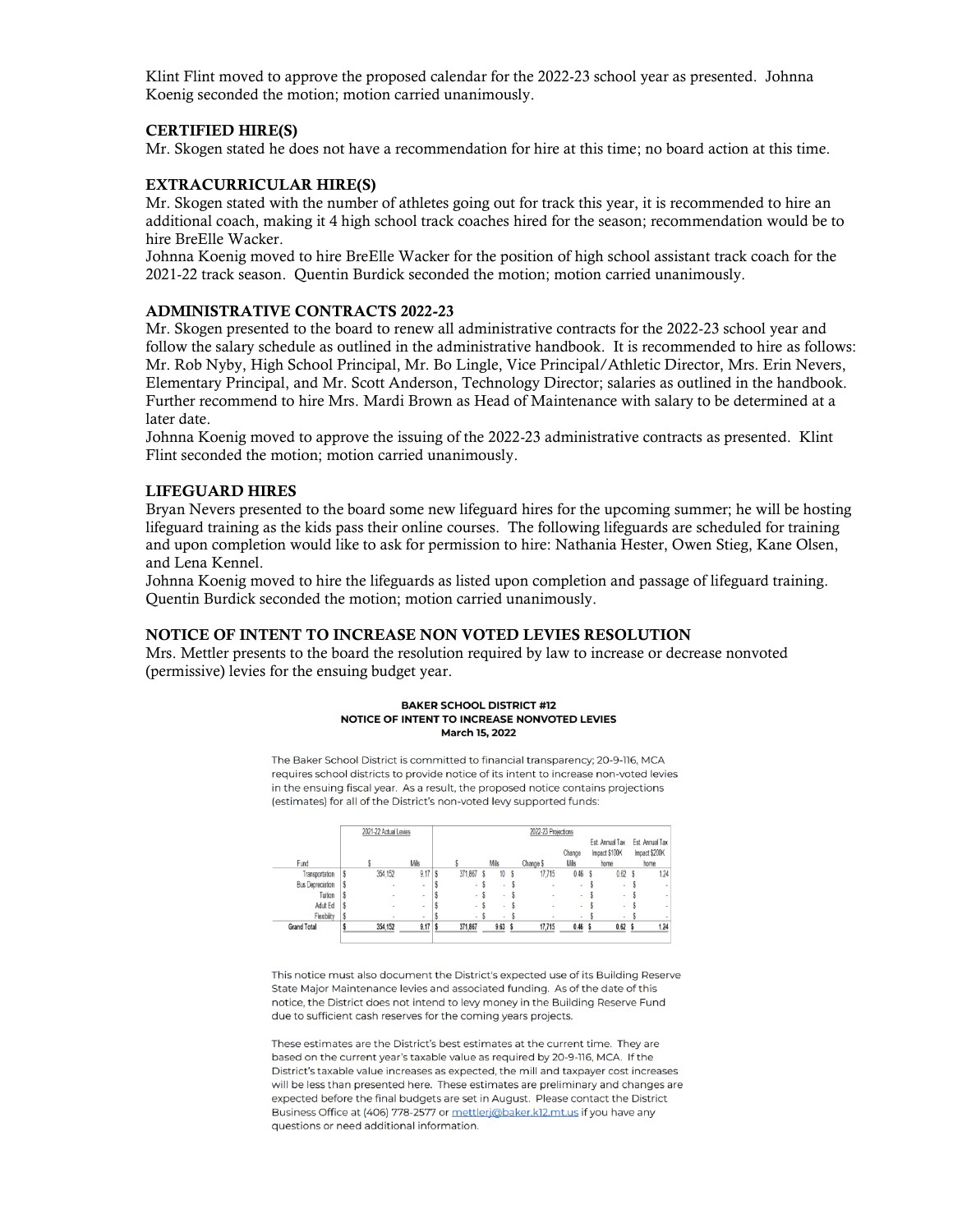Quentin Burdick moved to approve the resolution as presented. Klint Flint seconded the motion; motion carried unanimously.

# SAFE RETURN TO SCHOOLS & CONTINUITY OF SERVICES PLAN

No changes to the plan at this time.

## REPORTS:

## 1. COMPLEX, Bryan Nevers

Took 5 lifeguards to Billings at Rocky Mountain College for WSI training on March 10-13; training went well and everyone passed. Looking at hosting the first session of swim lessons June 6<sup>th</sup>. Of the four people interested in working at the Rec Center this summer, one already has her lifeguard certification and he is ready to train the others as soon as they complete their online portion of the lifeguard and CPR/AED courses.

# 2. MAINTENANCE, Mardi Brown

Jeremy Fix with Firemans was on site 2/16 to replace the 7 batteries in the Emergency lights. Lunchroom and BHS gym received new Exit lights so all deficiencies have been corrected and reported to the Deputy Fire Marshall.

No school day 2/18 I did an inservice with Joey and Leida on operating the new scrubber for the gym. Joey Truillo has been with us for 6 months and all Staff and co-workers are pleased with his

quality of work and attitude. I have given him the Boilers License books to start studying and have confidence in him to apply himself 100% to obtain that license.

Holmand Lock and Key was on site to do door repairs. We have 3 doors that we had to order new hardware for. He will be back when the new hardware comes in.

The Health and Safety inspector was here on March 8 and did a walk through of Longfellow and Lincoln. We had no serious violations.

The State Boiler inspector was here on March 10 and all boilers are in good working order.

## 3. TECHNOLOGY, Scott Anderson

Technology Committee met and now starting to get quotes back for next year's Chromebook, iPads, other tech that was discussed.

The plan is to purchase:

80 Chromebooks

50 iPads (2nd Grade)

5 Standard TV's with Mounts for classrooms with projectors & no View Board

6 Surface Tablets (New or Increase Staff, Spare to replace damaged ones, and to help setup a standard rotation to avoid needing to replace staff devices all at once.) - This bullet was listed after the committee met. Other Notes

We plan on removing computers from Longfellow Computer Lab

Over the past three years, we have gone with the IBM Lenovo 14" Touch Screen Model. Unfortunately, we have had problems with the internal wifi card, the screen hinges are not holding up well, and they are not durable enough to survive students who treat them poorly. Dell only offers the 11" model, which could take more abuse, but we do get complaints over screen size. I am looking for another option, but trying to get into the same price range as our Dell's and IBM's (\$300-\$350) is a challenge.

Discussion Item

7-12 Staff has voiced a desire to consider moving back to classroom carts rather than take home devices. When surveyed, it was practically a 50/50 split. We are looking at possible solutions to satisfy both sides, such as classroom carts, but having devices that can be checked out on a monthly basis from the library. No formal decision one way or the other has been made at this time.

## Plan for Desktops from Auction

We still have a large number of desktops that have not sold at auction. I talked with Linda Rost about having a science research student doing a feasibility/e-recycle project using these machines. Breaking them down and recovering precious metals from the machines using chemicals and other processes to put a dollar amount to E-waste.

## 4. PRINCIPALS

# a. ELEMENTARY PRINCIPAL, Erin Never

Lincoln Team - Shawna Heiser - March 10th & 11th

Mrs. Shelhamer, Mrs. Strandbakke, Mrs. MacKay, Mrs. Frye, Mrs. Wheeler and I attended a two day conference in Miles City with Shawna Heiser who is a Board Certified Behavioral Analyst out of Bozeman.

Teacher In-service - March 16th